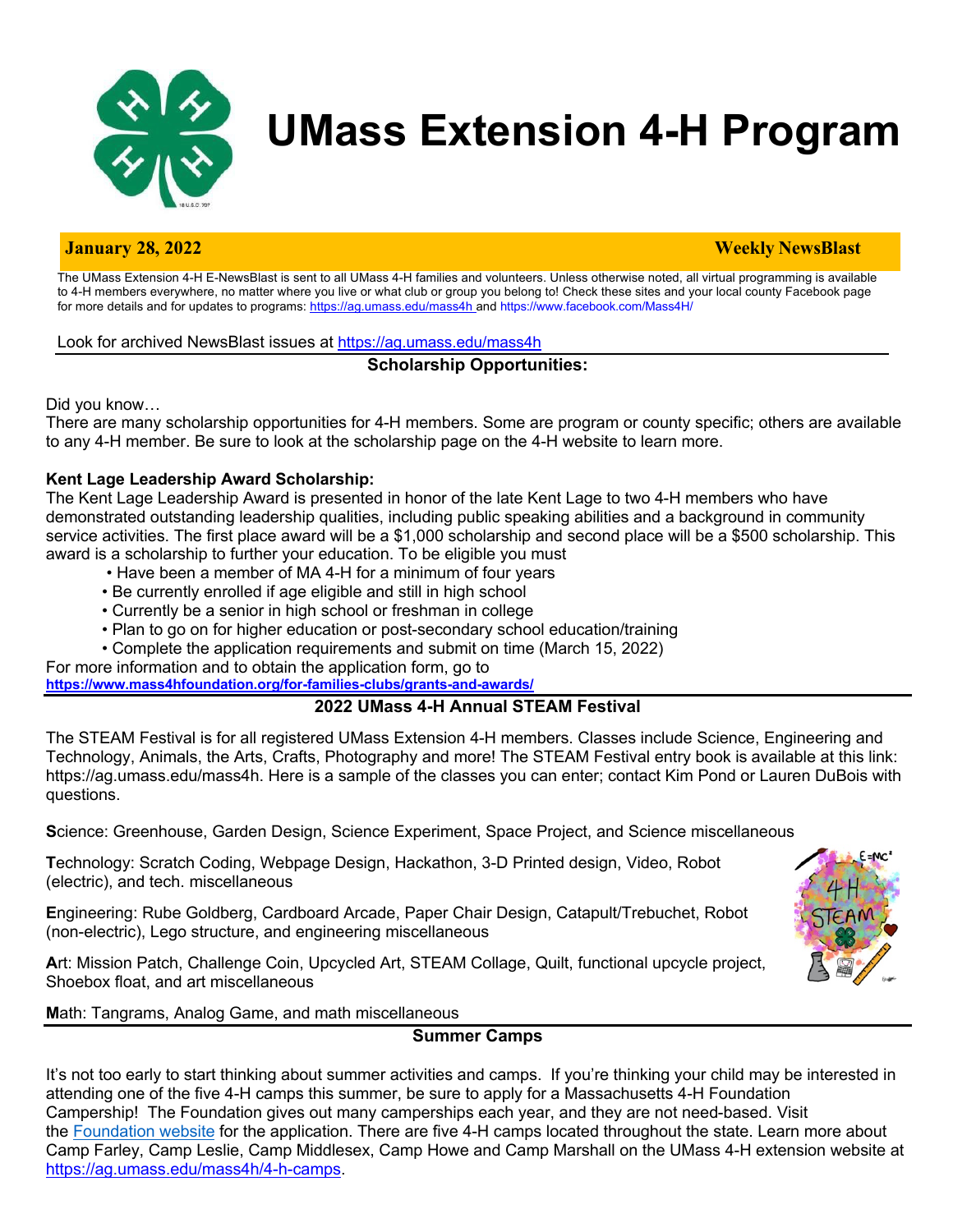# **National 4-H Program Delegates**

**Congratulations** to the following 4-H teens for being selected as Massachusetts 4-H delegates to the following National 4-H events.

**National 4-H Conference:** National 4-H Conference is the United States Secretary of Agriculture's premier youth development opportunity. This program engages teens in a variety of workshops and activities, including providing input and recommendations for the 4-H Youth Development Program, meeting with legislators, and developing a plan of action to bring back to their states. Participants are from throughout the United States, U.S. territories and Canadian Provinces. This year's conference will be held in Bethesda Maryland from March 19-24. 4-H educators Cynthia Bushey and Molly Vollmer will attend as chaperones.

Congratulations to our 2022 4-H Delegates! From Essex County: Margaret Turpel and Claire Turpel. From Middlesex County: Harrison Sachs. From Plymouth County: Owen Golden, Ella Griswold, and Elsie Woodland. From Worcester County: Thomas Scalera

### **Massachusetts 4-H Facebook Page Survey**

Help us determine content for the Massachusetts 4-H Program Facebook page! We are reviewing our page and the topics we covered over this past year and want to hear from you! Help us to improve the page and bring topics that you are interested in seeing posted for our leaders, parents and members to use. Once you finish the survey you can choose to submit your email to be entered into a drawing to win one of three \$10 Dunkin Donuts Gift Cards. Find the survey at

https://www.surveymonkey.com/r/2X3P39G

# **Animal Science Programs**

Contact Carrie Sears with any questions or to register for any events below at ccsears@umext.umass.edu

### **Animal Science Meetings, Workshops and Contests**

January 31 – 6:30pm Western MA Regional 4-H Horse Committee Zoom February 5 – Western MA Regional 4-H Horse Mini Roundup – 100 Venture Way, Hadley, MA. Registration Form https://ag.umass.edu/sites/ag.umass.edu/files/pdf-doc-ppt/2022\_western\_ma\_4-h\_regional\_horse\_miniroundup.pdf

#### **State 4-H Horse Contests – Hold these Dates**

March 27 – State 4-H Horse Judging - Grafton April 9 – State 4-H Senior Horse Communications Contest – Tewksbury April 23 – Hippology & Horse Bowl – Tewksbury

#### **New England 4-H Horse Committee News**

The 2022 New England 4-H Horse Show Rule Book is being finalized and will be posted in early February on the UMass 4-H website Horse page.

**New England 4-H Horse Judges School** – April 23 & 24 at Mt. Holyoke College, South Hadley, MA. If you are interested in being on the New England 4-H Judge's List, this is a must attend event. Youth can audit the workshops and learn about horse judging.

**The New England 4-H Horse Show** is scheduled to be back at the Big E in September. No dates have been set for when it is being held at this point. A **NEW change** is in place in order to show. A youth participant now must have their state verification form turned in by May 1<sup>st</sup>. Previously, the date was April 1<sup>st</sup>.

#### **Horse Judging Virtual Camp**

Ready to fine tune some horse judging skills, or just learn more about it? Join us for Horse Judging Camp starting February 7. Four sessions will be held with University Judging Coaches and Instructors. Each topic has virtual content, as well as a live meeting with the instructors for discussion and practice. To enroll click on this link: https://catalog.extension.org/product? NOTE: Interested youth should contact their local 4-H Educator to see the availability of funds to offset the \$50 fee for the program.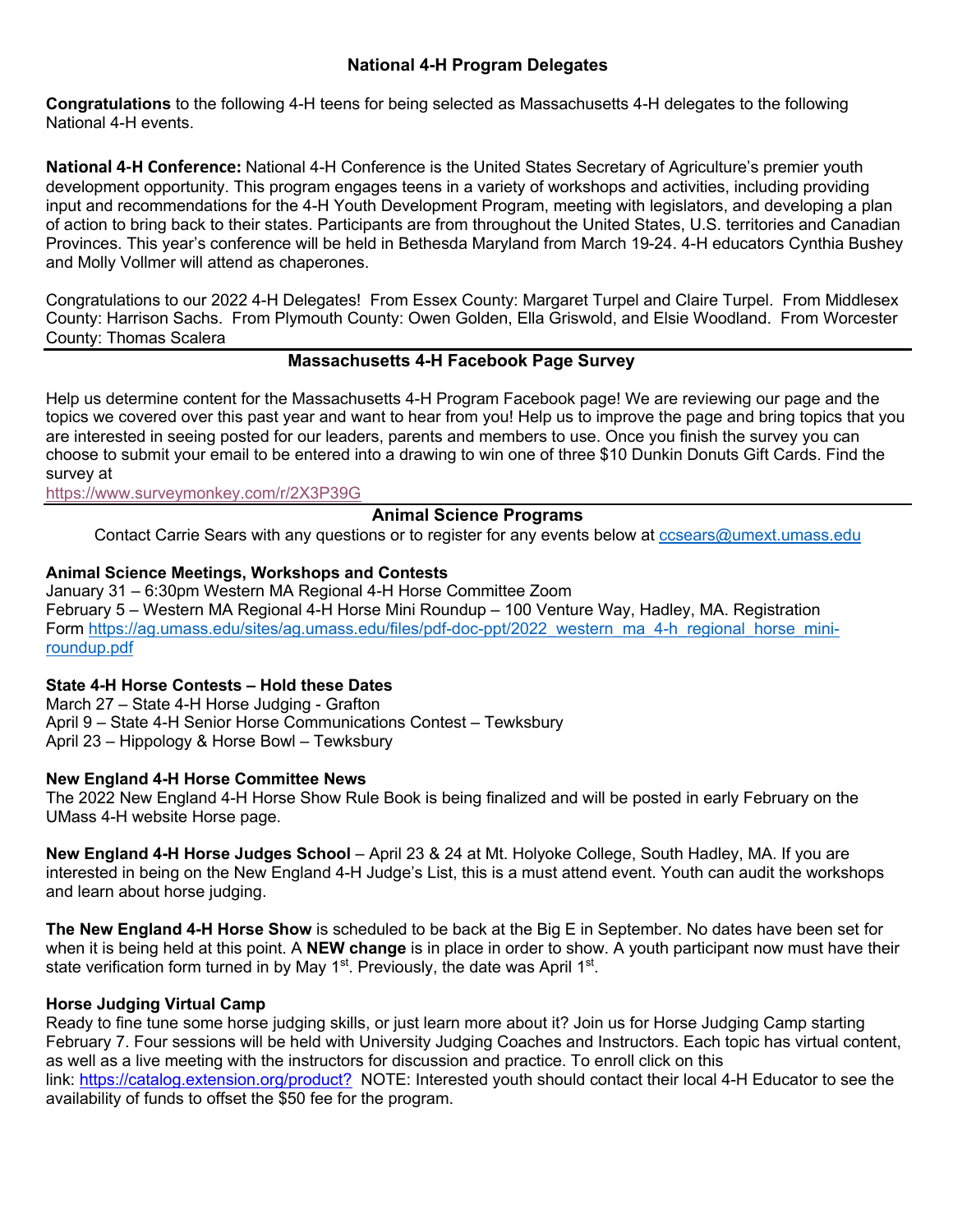#### **Beef Basics Program**

If you want to learn more about the beef industry, this course will be a plus for 4-H members and leaders. If 4-H members are interested in applying and need assistance with the registration fee, please contact your local 4-H Educator.

#### **Career AGsperience Program**

Unlock the Mysteries and Learn the Untold Secrets of Preparing for a Successful Career. Explore these topics: Planning, Resume Development Internship Acquisition, Interviewing Skills Business Etiquette, Agriculture Related Careers and Beyond. Open to any youth between 13-18 years old. This is a free program and will be held at 6:30-7:45pm January 12-February 16, 2022 (Wednesday Nights) REGISTER

AT: https://docs.google.com/forms/d/e/1FAIpQLSdguolQyPXu2NMyKpkfX3ln1a1hUoknd2wFYJGWaYuSAKC\_Tw/formRespo nse

**BIG E 4-H STEER SHOW** – The entry deadline is fast approaching (February 1st), and we will need to get your steer(s) tagged with the official Big E RFID tag. Please contact me by the weekend of January 22nd if you plan on entering a steer(s) at ccsears@umext.umass.edu

The question was asked if the Big E RFID tag count on the health paperwork as the official RFID. In checking with the Big E, the answer is No. Steers need to have in their own RFID premise tag along with the assigned Big E one. Steers must be owned by the exhibitor with no leasing allowed.

#### **UConn 4-H Goat Workshop**

Hold the date – April  $2^{nd}$ . Details to be announced in February.

# **Visual Presentation Updates and Workshops**

Your local 4-H office will reach out with information about local Visual Presentation contests. All events will be held by Zoom in 2022. This year, all participants ages 10 or older can choose to enter using either posters or PowerPoint/Google Slides in any category.

Visual Presentation categories are divided into three age divisions (age determined Jan. 1): Cloverbuds, ages 5-7 Juniors, ages 8-13 Seniors, ages 14-18. Cloverbuds may enter at the county level; they may not participate at the state level. Cloverbuds receive participation awards only. Pre-registration is required for each competition.

**February 2** – 6:30PM Visual Presentations Workshop via Zoom – open to all 4-H members, parents and volunteers Learn how to set up your VP, tips on making your visual aids, presenting tips and how to start working on your VP. Taught by Cathy Acampora, Plymouth County Educator. Email Cathy to sign up acampora@umass.edu

**March 5** – Virtual Visual Presentations for Western Mass, and the Central and Southeast Regions ( Berkshire, Hampden, Hampshire, Franklin, Worcester, Norfolk, and Bristol Counties) - Registration is open; reach out to one of these 4-H educators with questions: Meg McDermott at memcdermott@umass.edu, Cynthia Bushey at cabushey@umass.edu, or Angelica Paredes at angelica@umext.umass.edu

# **4-H World Changers: Learn to Code**

Learn to code and create your own custom A.I. device. You will be using the Trinket coding platform to write and run your chatbot in a web browser using the Python programming language. Join us to learn Python and create your own chatbot! Thanks to Ohio and Vermont 4-H programs for providing this program.

The group will meet weekly on Thursday evenings from February 3 - March 10 at 7-8PM. Visit http://go.uvm.edu/4hcoding to register for the next Learn to Code course *by Feb. 1.*

If you have any questions, please reach out to Lauren.Traister@uvm.edu

#### **Heroes Wear Scrubs (HWS)**

Heroes Wear Scrubs is back again this spring. This program is a partnership between UMass 4-H and the UMass Amherst Elaine Marieb School of Nursing. The sessions will be led by nursing students with a UMass 4-H Educator present at all times. A wide variety of topics will be discussed, and participants will have a voice in some of the topics covered. There will be two tracks happening at the same time, one for juniors (8-13), one for seniors (14-18).

- Who: Youth 8-18 years of age
- When: Wednesdays, 3:30-4:30 PM, February 16 April 6 (No meeting on March 16) 7 sessions in total.
- **Registration deadline is Monday, February 14.** REGISTER EARLY, SPACE IS LIMITED to 10 juniors & 10 seniors
- Registration link: https://bit.ly/3qJePJB

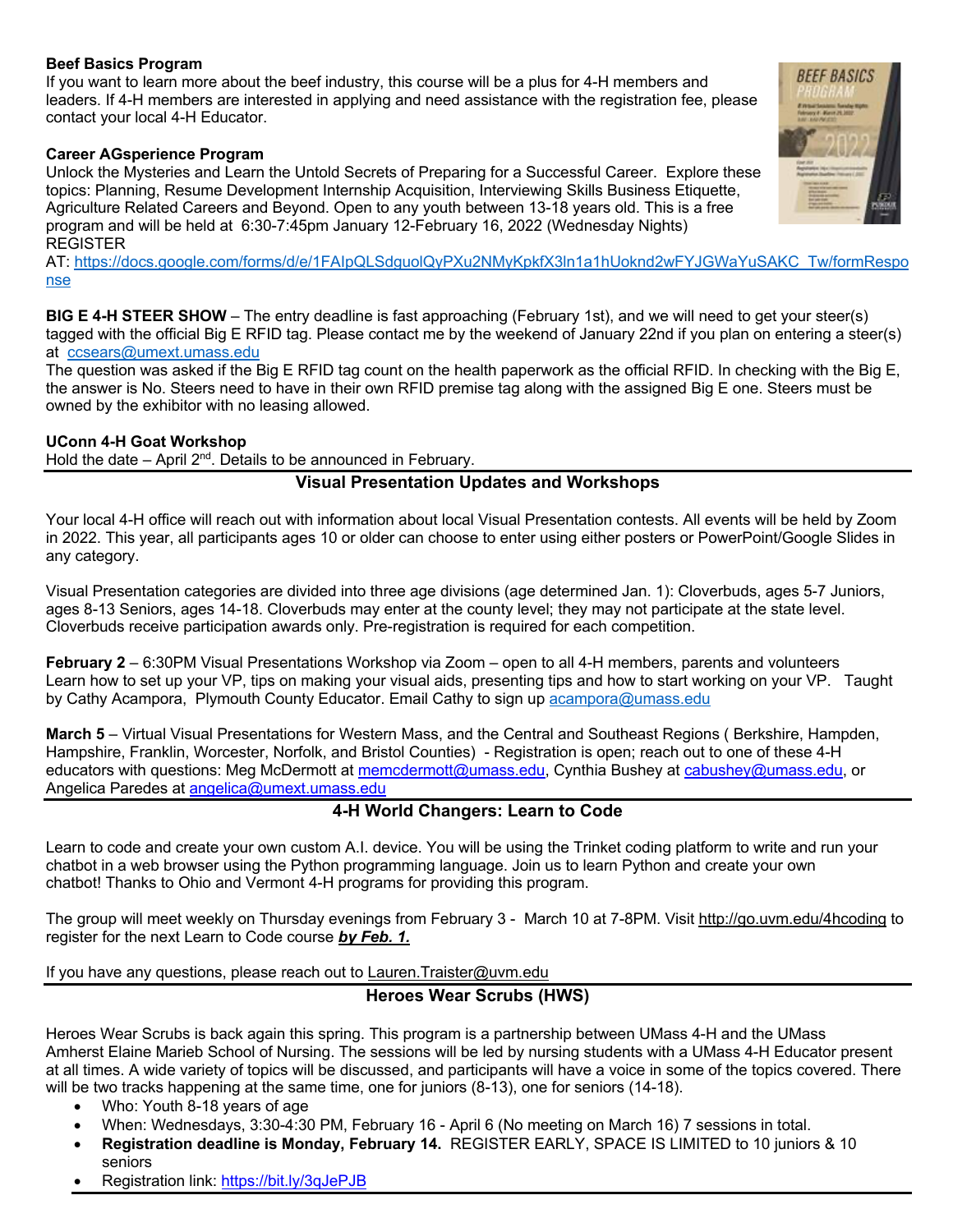# **Career Exploration Series**

Learn about a wide variety of professions in this series. Presenters work in the field they are discussing, talk about their jobs on a day-to-day basis, and how their life path led them to that job. Participants will not only hear from the professionals but be able to ask questions, make comments, participate, or just listen. As many participants will tell you, some careers are much different than you thought they may be!

| February 2         | Kim Concra<br><b>Nutritionist</b><br>Registration link:<br>https://bit.ly/33b3slx | I have a both undergrad and graduate degrees in Human Nutrition and am<br>a licensed nutritionist (LDN) in MA. My earlier nutrition career included<br>eight years with the WIC (Women, Infants and Children Nutrition program).<br>Now 15 years at Barnstable County in our Cape Cod Cooperative<br>Extension, my position is as Nutrition and Food Safety Specialist. I work<br>with some SNAP-ed programs, municipalities and non-profits doing<br>nutrition programming, am co-chair of the Cape Cod Hunger Network<br>working with food pantries and meal sites, and I teach food safety to food<br>service workers through ServSafe courses. I've worked with UMass food<br>science to offer food safety programs to those interested in started a food<br>business, too!                                                                                                                                                                                                                                                                                                                                                                                                                                                                                                                                                                                                                                                                                                                                                                                                                                                                                                         |
|--------------------|-----------------------------------------------------------------------------------|-----------------------------------------------------------------------------------------------------------------------------------------------------------------------------------------------------------------------------------------------------------------------------------------------------------------------------------------------------------------------------------------------------------------------------------------------------------------------------------------------------------------------------------------------------------------------------------------------------------------------------------------------------------------------------------------------------------------------------------------------------------------------------------------------------------------------------------------------------------------------------------------------------------------------------------------------------------------------------------------------------------------------------------------------------------------------------------------------------------------------------------------------------------------------------------------------------------------------------------------------------------------------------------------------------------------------------------------------------------------------------------------------------------------------------------------------------------------------------------------------------------------------------------------------------------------------------------------------------------------------------------------------------------------------------------------|
| February<br>16     | Maeve Kiley<br><b>AmeriCorps</b><br>Registration link:<br>https://bit.ly/3Gex5B2  | Maeve Kiley is spending a year of service with AmeriCorps Cape Cod<br>where members are assigned to various different roles within the<br>environmental sector. As a team, AmeriCorps works on local projects<br>related to natural resource management, environmental education,<br>volunteer outreach, and disaster emergency response. Individually, she<br>serves with the Cape Cod Cooperative Extension as an Aquifer Educator<br>responsible for outreach programs to connect with the community and<br>preserve the Cape Cod Aquifer. As a recent graduate, this program is a<br>fantastic stepping stone into the environmental field and a great entry level<br>opportunity to explore various sectors of environmental work.                                                                                                                                                                                                                                                                                                                                                                                                                                                                                                                                                                                                                                                                                                                                                                                                                                                                                                                                                 |
| March <sub>2</sub> | Dr. Thomas Russell<br>Registration link:<br>https://bit.ly/3nobcbt                | Thomas P. Russell<br>Silvio O. Conte Distinguished Professor<br>Polymer Science and Engineering Department<br>Visiting Faculty, Materials Sciences Division<br>Lawrence Berkeley National Laboratory<br>More info coming                                                                                                                                                                                                                                                                                                                                                                                                                                                                                                                                                                                                                                                                                                                                                                                                                                                                                                                                                                                                                                                                                                                                                                                                                                                                                                                                                                                                                                                                |
| March 16           | Larry Dapsis<br>Entomologist<br>Registration link:<br>https://bit.ly/3G5wVMp      | Entomologist since age 5. B.S. Environmental Science & Biology at<br>Fitchburg State University and M.S. Entomology at the University of<br>Massachusetts - Amherst. Forty years of professional pest management<br>experience including Vegetables, Cranberries and Household<br>Insects. Joined Cape Cod Cooperative Extension in 2011 as Deer Tick<br>Project Coordinator and Entomologist and is a member of the Barnstable<br>County Tick-Borne Disease Working Group.                                                                                                                                                                                                                                                                                                                                                                                                                                                                                                                                                                                                                                                                                                                                                                                                                                                                                                                                                                                                                                                                                                                                                                                                             |
| April 6            | Shannon Hulst & Greg<br>Berman<br>Registration link:<br>https://bit.ly/3mXqgwn    | Shannon Hulst is Deputy Director of Cape Cod Cooperative Extension as<br>well as Floodplain Specialist and Community Rating System (CRS)<br>Coordinator for Barnstable County, MA through Cape Cod Cooperative<br>Extension and Woods Hole Sea Grant. She is a Certified Floodplain<br>Manager® with a Master's degree in Marine Affairs from the University of<br>Rhode Island and serves on the board of the Massachusetts Association<br>for Floodplain Management. Shannon assists communities, businesses,<br>and residents with Community Rating System (CRS) and flood-related<br>technical assistance with an overall goal of improving flood resiliency. This<br>includes assistance with federal, state, and local regulations; working with<br>local boards and Commissions; doing public outreach; tracking storms;<br>GIS mapping; and many other flood-related activities.<br>Gregory Berman is the Coastal Processes Specialist for Woods Hole Sea<br>Grant program at the Woods Hole Oceanographic Institution. He earned a<br>B.S. in Marine Geology from Eckerd College and his M.S. in Geological<br>Oceanography from the University of South Florida. His professional<br>certifications include Professional Geologist (PG), Geographic Information<br>Systems Professional (GISP), and Certified Floodplain Manager<br>(CFM). He provides technical assistance and extension education<br>programs for coastal communities on topics including shoreline change,<br>erosion control alternatives, coastal hazards and hazard mitigation<br>analyses, sea level rise, storm surge, dune restoration techniques, and<br>other coastal resources management issues. |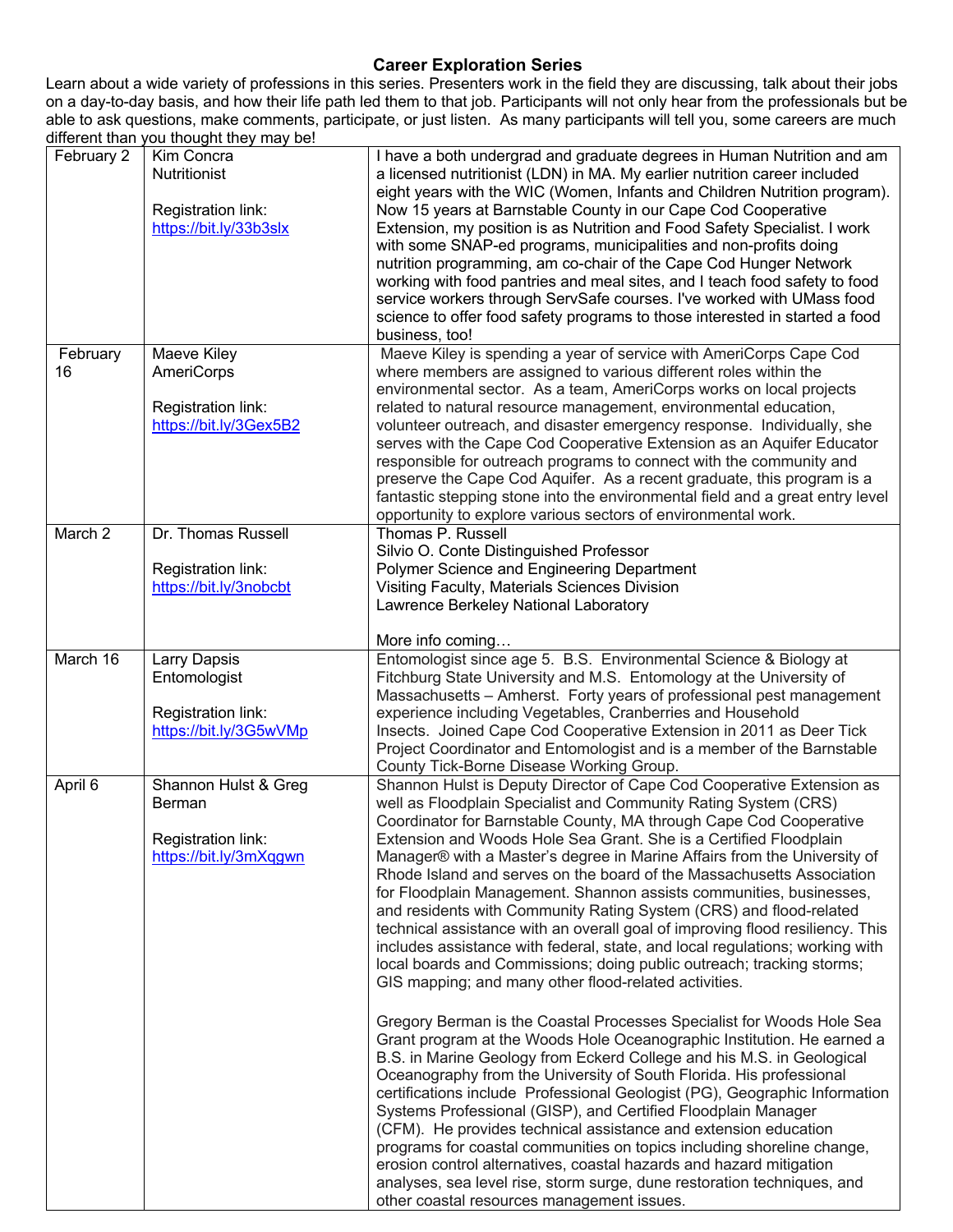You must be registered as a current 4-H member in order to take part in any activities, contests or events. Need assistance completing your registration or joining for the first time? Contact your local 4-H office (see below) for assistance. Follow these steps if you are already a member and wish to re-enroll.

Go to https://v2.4honline.com/#/user/sign-in Be sure to use Google Chrome or Safari - not internet explorer

- Check to see that the email in your profile is current! If it has changed you need to update it in 4honline. Need help, or forgot your password? Reach out to Kim Pond for assistance.
- Update your health form, club and project information and click through until you hit final "submit" button. You will get an automated response your re-enrollment was submitted so you know it went through and ready for the office to approve.
- Find resources and tips for using 4honline at https://ag.umass.edu/mass4h/about/4h-online
- For Payment: When you are In 4honline please select "Non-Electronic" payment and proceed to the end regardless of payment method. You will then be directed on where to mail your check or pay by credit card. You do not pay directly to 4honline, but instead pay at the 4-H portal https://ag.umass.edu/mass4h/membership-payment

# **Carrie Myers named new Executive Director for the Massachusetts 4-H Foundation**

The Massachusetts 4-H Foundation has appointed Carrie Myers to serve as its Executive Director, effective January 3, 2022. Carrie brings over 20 years of experience in fundraising and delivering programs to youth development

organizations. Most recently, she served as Director of Advancement for the North Carolina Outward Bound School where she led and consolidated the development, communications, sales, and marketing teams. She designed and implemented a comprehensive, results-oriented advancement plan while there. Myers previously held leadership positions with the Girl Scouts Carolinas Peaks to Piedmont Council and the YMCA of Greater Toledo. She has also consulted with various organizations with a focus on strategic planning and professionalizing their fundraising programs.



Ms. Myers stated, "I look forward to strengthening the annual giving program, creating

new relationships with funding sources, forging innovative partnerships, and growing the endowment. I am excited to play an integral role in growing and enhancing the Foundation's commitment to support young people through helping to fund a variety of inclusive, accessible programs. I am impressed that 4-H has developed a broad base of experiential learning curricula on topics ranging from the traditional animal and agricultural sciences to climate change, food safety, global food security, sustainable living, and STEM programs in robotics and coding."

We look forward to working with Carrie. Congratulations!

# **Safety Measures and Precautions**

UMass Extension 4-H continues to ask for your cooperation by wearing masks in any UMass building, including 4-H offices. In addition adult volunteers and youth members need to wear masks at any 4-H indoor club meetings or events, no matter the location. COVID guidance can change daily; following daily guidance of the CDC and UMass 4-H when holding 4-H club meetings is required. See below for more details. Thank you for helping to keep our 4-H members safe and healthy!

- Any 4-H club meetings or events held indoors: Masks must be worn by all participants and adults. All CDC/health guidance must be followed regarding social distancing at the time of the event or meeting.
- Any 4-H club meeting or event involving youth under 12: Masks must be worn by all participants and adults. Youth must be socially distanced according to CDC guidelines at the time of the meeting or event.
- Any outdoor 4-H club meetings or event: Masks must be worn by all participants and adults if youth under 12 are present. Youth must be socially distanced according to CDC guidelines at the time of the meeting or event.